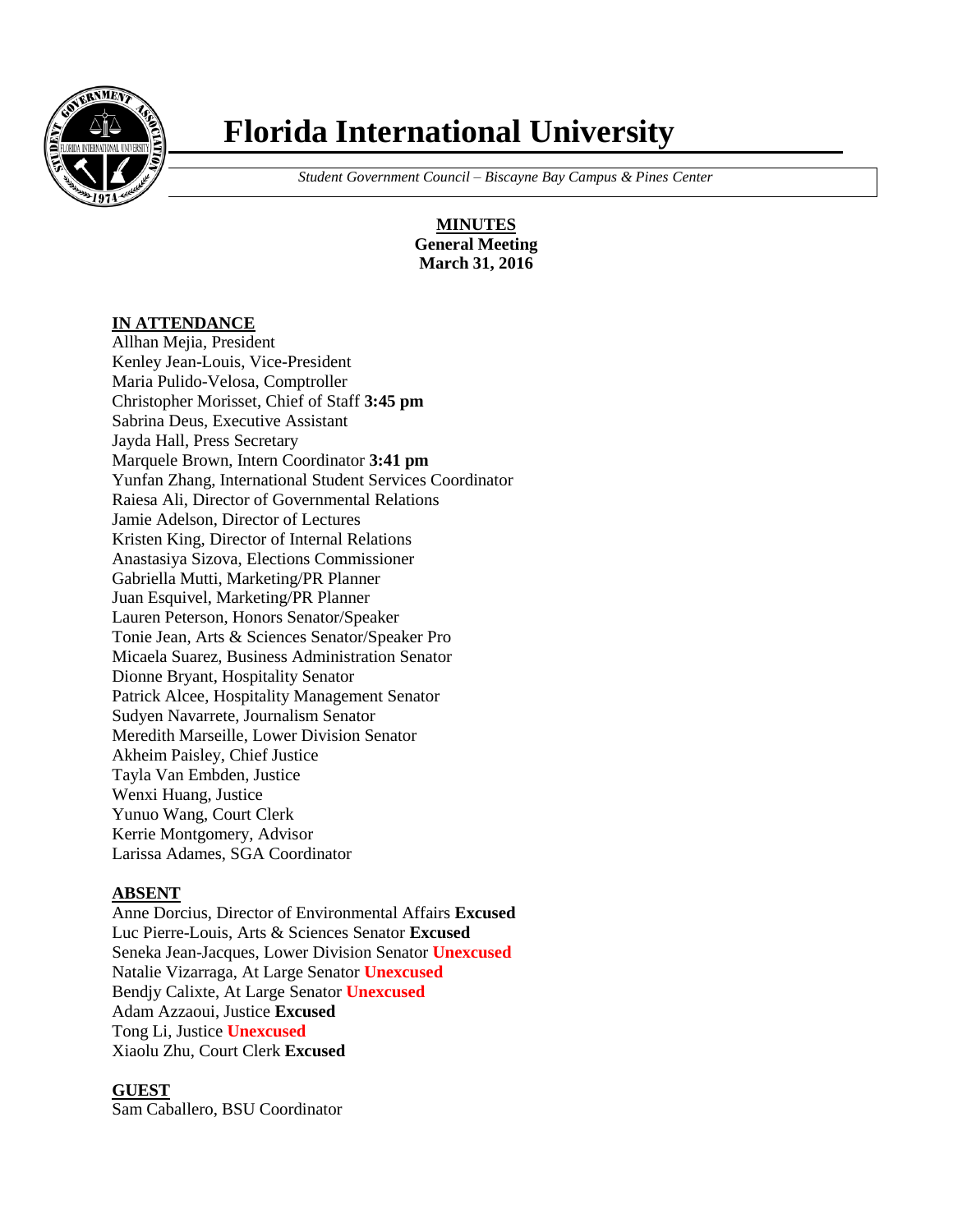Michema Lafontant, SOC President

# **CALL TO ORDER**

The Student Government Association (BBC) held a General meeting on March 31, 2016 in WUC 221. The meeting was called to order at 3:39 p.m. by President Mejia, who presided over the meeting in its entirety.

#### **PRESIDENT'S REPORT**

- President Mejia said SGA finished the budget process for the 2016-2017 year and if anyone has any questions they can reach out to Maria, Kenley, Lauren or Meredith (if it's BBC specific.)
- President Mejia also said the council started out with a goal of completing six projects at the beginning of the academic year. There are still four projects left incomplete and there is approximately \$63,000 left in the contingency funds.

## **VICE-PRESIDENT'S REPORT**

- Vice-President Jean-Louis said the class survey has officially launched and is set up on the library computers and the UTS computers. However, there is a problem setting up the survey on our own website because of the Student Affairs changes. President Mejia said Lauren and Tonie will meet with the advisors to tell them about the surveys and get it pushed out. Council members have until April 29 to publicize the survey.
- Vice-President Jean-Louis said he's been meeting with Brian Cooper, the Associate Dean of the Library, to discuss impending changes to the first floor. If anyone is interested in attending meetings with him, they are welcome to join.
- In addition, Vice-President Jean-Louis said the Career Expo will be held next Tuesday.

## **COMPTROLLER'S REPORT**

Comptroller Pulido-Velosa said she had no report.

## **SPEAKER OF THE SENATE'S REPORT**

- Speaker Peterson said the senate completed the first reading of the budget this Monday. The second reading will be next Monday and hopefully it will get approved.
- Additionally, Speaker Peterson said the senate approved an appropriation of \$872 to fund the Quiz Bowl, an event which is organized in part by Magda.

## **CHIEF OF STAFF'S REPORT**

- Chief of Staff Morisset said Earth Day will be held on April 19 in Panther Square from 11am-3pm.
- Raiesa Ali said she met with North Miami Mayor St. Joseph to talk about the Junior Council, which is probably going to be proposed to three high schools in the area. The program will consist of mock campaigns and council meetings, which will be mentored by the North Miami City Council. Additionally, it looks good that SGA will be facilitating the program.

## **CHIEF JUSTICE'S REPORT**

Chief Justice Paisley said he has no report.

## **COORDINATOR'S REPORT**

 Ms. Adames said tomorrow is the third annual Wolfe Day, which will be Olympic-themed and have a food truck from Cold Stone Creamery.